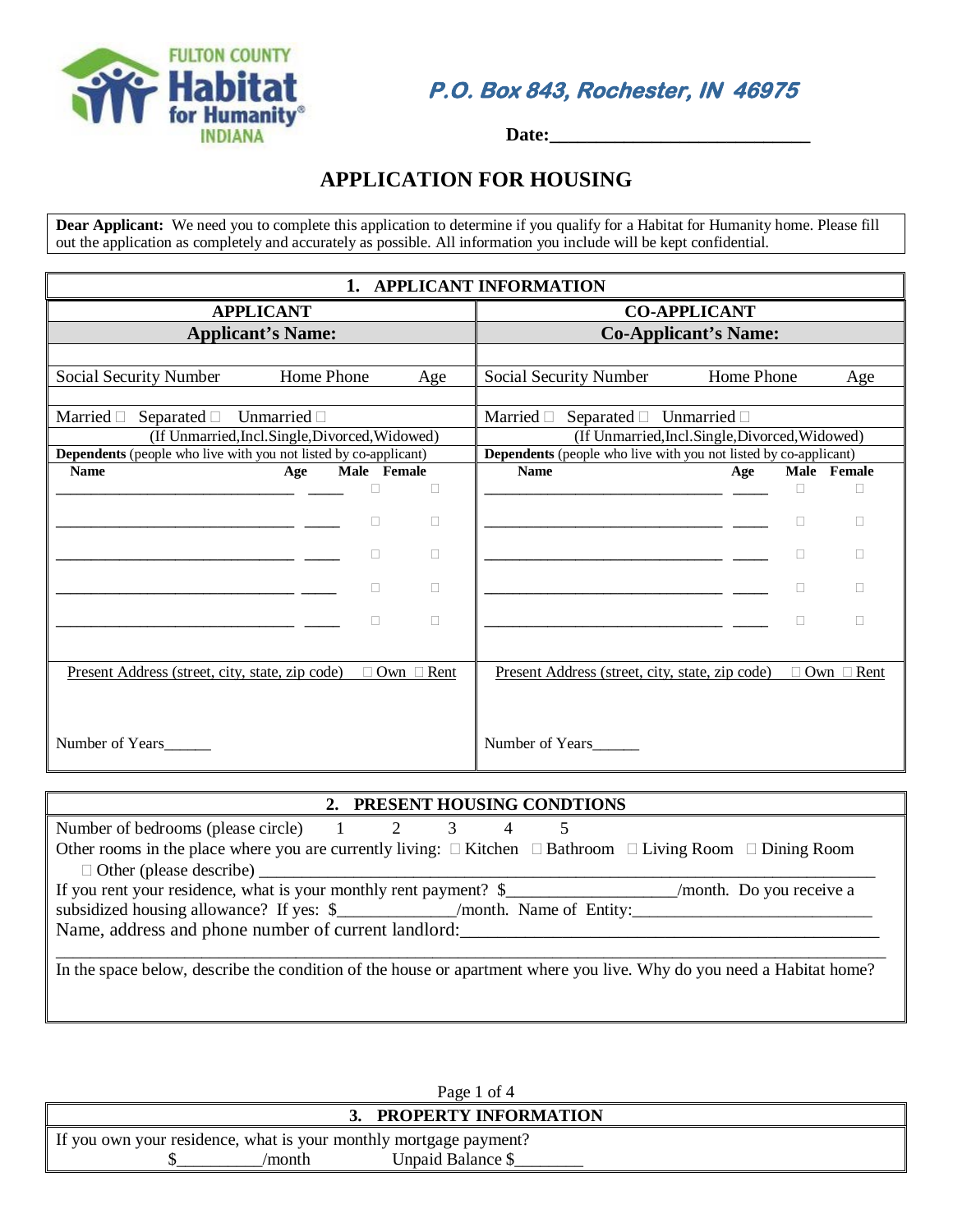| Do you own land? $\square$ No $\square$ Yes (If yes, please describe, including location) |  |  |  |  |
|-------------------------------------------------------------------------------------------|--|--|--|--|
|                                                                                           |  |  |  |  |

Is there a mortgage on the land?  $\Box$  No  $\Box$  Yes If yes:

Monthly Payment \$\_\_\_\_\_\_\_\_\_\_ Unpaid Balance \$\_\_\_\_\_\_\_\_\_\_

\_\_\_\_\_\_\_\_\_\_\_\_\_\_\_\_\_\_\_\_\_\_\_\_\_\_\_\_\_\_\_\_\_\_\_\_\_\_\_\_\_\_\_\_\_\_\_\_\_\_\_\_\_\_\_\_\_\_\_\_\_\_\_\_\_\_\_\_\_\_\_\_\_\_\_\_\_\_\_\_\_\_\_\_\_\_\_\_\_\_\_\_\_\_\_\_\_

\_\_\_\_\_\_\_\_\_\_\_\_\_\_\_\_\_\_\_\_\_\_\_\_\_\_\_\_\_\_\_\_\_\_\_\_\_\_\_\_\_\_\_\_\_\_\_\_\_\_\_\_\_\_\_\_\_\_\_\_\_\_\_\_\_\_\_\_\_\_\_\_\_\_\_\_\_\_\_\_\_\_\_\_\_\_\_\_\_\_\_\_\_\_\_\_\_\_\_\_\_\_\_\_\_\_\_

If you are approved for a Habitat home, how should your name(s) appear on the legal documents?

| <b>EMPLOYMENT INFORMATION</b><br>4.         |                       |                                             |                       |  |  |
|---------------------------------------------|-----------------------|---------------------------------------------|-----------------------|--|--|
| <b>APPLICANT</b>                            |                       | <b>CO-APPLICANT</b>                         |                       |  |  |
| Name and Address of Current Employer        | Years On This Job     | Name and Address of Current Employer        | Years On This Job     |  |  |
|                                             | Mo.(Gross)Wages       |                                             | Mo.(Gross)Wages       |  |  |
| Type of Business                            | <b>Business Phone</b> | Type of Business                            | <b>Business Phone</b> |  |  |
| Name and Address of <b>Current</b> Employer | Years On This Job     | Name and Address of <b>Current</b> Employer | Years On This Job     |  |  |
|                                             |                       |                                             | Mo.(Gross)Wages       |  |  |
|                                             | Mo.(Gross)Wages       |                                             |                       |  |  |
| Type of Business                            | <b>Business Phone</b> | Type of Business                            | <b>Business Phone</b> |  |  |
|                                             |                       |                                             |                       |  |  |

| MONTHLY INCOME AND COMBINED MONTHLY BILLS<br>5.            |                  |                                         |                                                       |                             |                                 |  |
|------------------------------------------------------------|------------------|-----------------------------------------|-------------------------------------------------------|-----------------------------|---------------------------------|--|
| <b>Gross Monthly Income</b>                                | <b>Applicant</b> | <b>Co-Applicant</b>                     | <b>Others</b> in<br>Household                         | <b>Monthly Bills</b>        | <b>Monthly</b><br><b>Amount</b> |  |
| <b>Base Employment Income</b>                              | \$               | \$                                      | \$                                                    | Rent                        | \$                              |  |
| <b>AFDC/TANF</b>                                           |                  |                                         |                                                       | <b>Utilities</b>            |                                 |  |
| Food Stamps                                                |                  |                                         |                                                       | Car Payments                |                                 |  |
| Social Security                                            |                  |                                         |                                                       | Insurance                   |                                 |  |
| SSI                                                        |                  |                                         |                                                       | Child Care                  |                                 |  |
| Disability                                                 |                  |                                         |                                                       | School Lunch                |                                 |  |
| Alimony                                                    |                  |                                         |                                                       | Average Credit Card Payment |                                 |  |
| Child Support                                              |                  |                                         |                                                       | <b>Student Loans</b>        |                                 |  |
| Other                                                      |                  |                                         |                                                       | Alimony/Child Support       |                                 |  |
| <b>TOTAL</b>                                               | \$               | \$                                      | \$                                                    | <b>TOTAL</b>                | \$                              |  |
| Self-employed applicant(s) may be required to provide      |                  |                                         | List additional household members over 18 who receive |                             |                                 |  |
| additional documentation such as tax returns and financial |                  |                                         | income:                                               |                             |                                 |  |
| statements.                                                |                  | <b>Name</b><br><b>Age Monthly Wages</b> |                                                       |                             |                                 |  |
|                                                            |                  | S                                       |                                                       |                             |                                 |  |
|                                                            |                  | \$                                      |                                                       |                             |                                 |  |
|                                                            |                  |                                         |                                                       |                             |                                 |  |
|                                                            |                  |                                         |                                                       |                             |                                 |  |

| Page 2 of 4                                               |                                                           |  |  |  |  |
|-----------------------------------------------------------|-----------------------------------------------------------|--|--|--|--|
|                                                           | 6. ASSETS                                                 |  |  |  |  |
| LIST CHECKING AND SAVINGS ACCOUNTS BELOW                  |                                                           |  |  |  |  |
| Name and Address of Bank, Savings & Loan, or Credit Union | Name and Address of Bank, Savings & Loan, or Credit Union |  |  |  |  |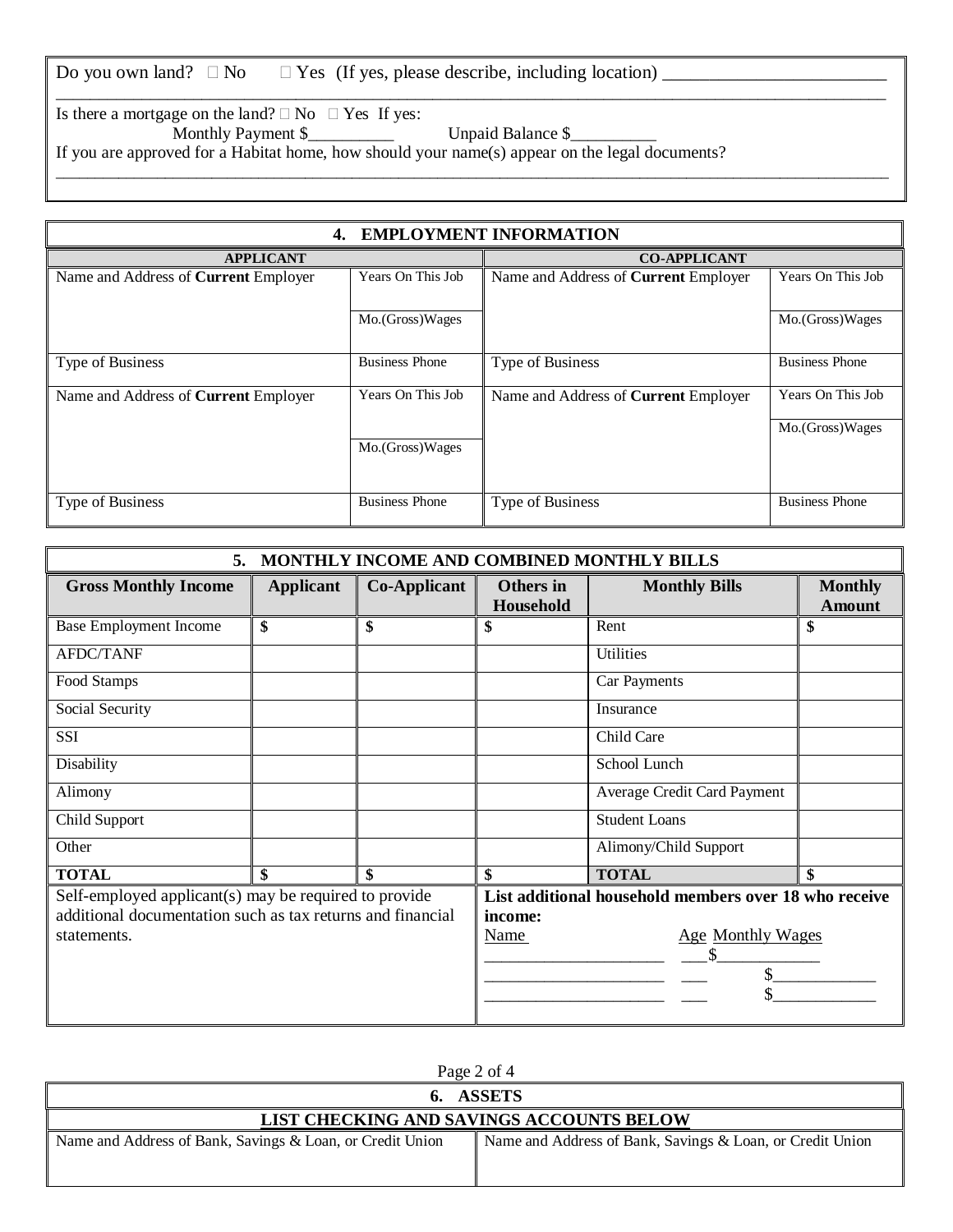| <b>Account Number:</b>                                    | Balance \$ |     | <b>Account Number:</b>                                    | Balance \$            |  |
|-----------------------------------------------------------|------------|-----|-----------------------------------------------------------|-----------------------|--|
| Name and Address of Bank, Savings & Loan, or Credit Union |            |     | Name and Address of Bank, Savings & Loan, or Credit Union |                       |  |
| <b>Account Number:</b>                                    | Balance \$ |     | <b>Account Number:</b>                                    | Balance \$            |  |
| Do you own a:                                             | Yes        | No. | Do you own a:                                             | Yes<br>N <sub>0</sub> |  |
| Stove                                                     |            |     | Car (#1)                                                  |                       |  |
| Refrigerator                                              |            |     | Make and Year                                             |                       |  |
| Washer                                                    |            |     | Car(#2)                                                   |                       |  |
| Dryer                                                     |            |     | Make and Year                                             |                       |  |

| <b>DEBT</b><br>7.                               |                                        |                                |                                                                                        |                                             |                            |
|-------------------------------------------------|----------------------------------------|--------------------------------|----------------------------------------------------------------------------------------|---------------------------------------------|----------------------------|
|                                                 |                                        |                                | TO WHOM DO YOU AND THE CO-APPLICANT OWE MONEY?                                         |                                             |                            |
| Name and Address of Company                     | Monthly<br>Payment<br>Mos. left to pay | Unpaid<br>Balance<br>\$.       | Name and Address of Company                                                            | Monthly<br>Payment<br>Mos. left to pay      | Unpaid<br><b>Balance</b>   |
| Name and Address of Company                     | Monthly<br>Payment<br>Mos. left to pay | Unpaid<br><b>Balance</b>       | Name and Address of Company                                                            | Monthly<br>Payment<br>S<br>Mos. left to pay | Unpaid<br>Balance<br>S     |
| Name and Address of Company                     | Monthly<br>Payment<br>Mos. left to pay | Unpaid<br><b>Balance</b><br>S. | Alimony/Child Support<br><b>Job-Related Expenses</b><br>(Child Care, Union Dues, etc.) | \$<br>\$<br>\$                              | /month<br>/month<br>/month |
| Name and Address of Company                     | Monthly<br>Payment<br>Mos. left to pay | Unpaid<br><b>Balance</b>       | <b>Column 2: Subtotal of</b><br><b>Payments</b>                                        | \$                                          | /month                     |
| <b>Column 1: Subtotal of</b><br><b>Payments</b> | \$                                     | /month                         | Column 1: Subtotal of<br><b>Payments</b><br><b>TOTAL MONTHLY</b><br><b>PAYMENTS</b>    | \$<br>\$                                    | /month                     |

## **8. CLOSING COSTS**

**The Partner Family needs to be aware that approximately 1% of the selling price will be needed to pay utility deposits, homeowner's insurance premium, moving costs, and other incidental expenses occurring at the time of closing.**

Page 3 of 4

|    | 9. DECLARATIONS                                                                             |                      |                                           |  |  |  |
|----|---------------------------------------------------------------------------------------------|----------------------|-------------------------------------------|--|--|--|
|    | PLEASE CHECK THE BOX THAT BEST ANSWERS THE FOLLOWING QUESTIONS FOR YOU AND THE CO-APPLICANT |                      |                                           |  |  |  |
|    |                                                                                             | Applicant            | Co-Applicant                              |  |  |  |
| a. | Do you have any debt because of a court decision against you?                               |                      | $\Box$ Yes $\Box$ No $\Box$ Yes $\Box$ No |  |  |  |
| b. | Have you been declared bankrupt within the past 5 years?                                    |                      | $\Box$ Yes $\Box$ No $\Box$ Yes $\Box$ No |  |  |  |
| c. | Have you had property foreclosed in the last 7 years?                                       | $\Box$ Yes $\Box$ No | $\Box$ Yes $\Box$ No                      |  |  |  |